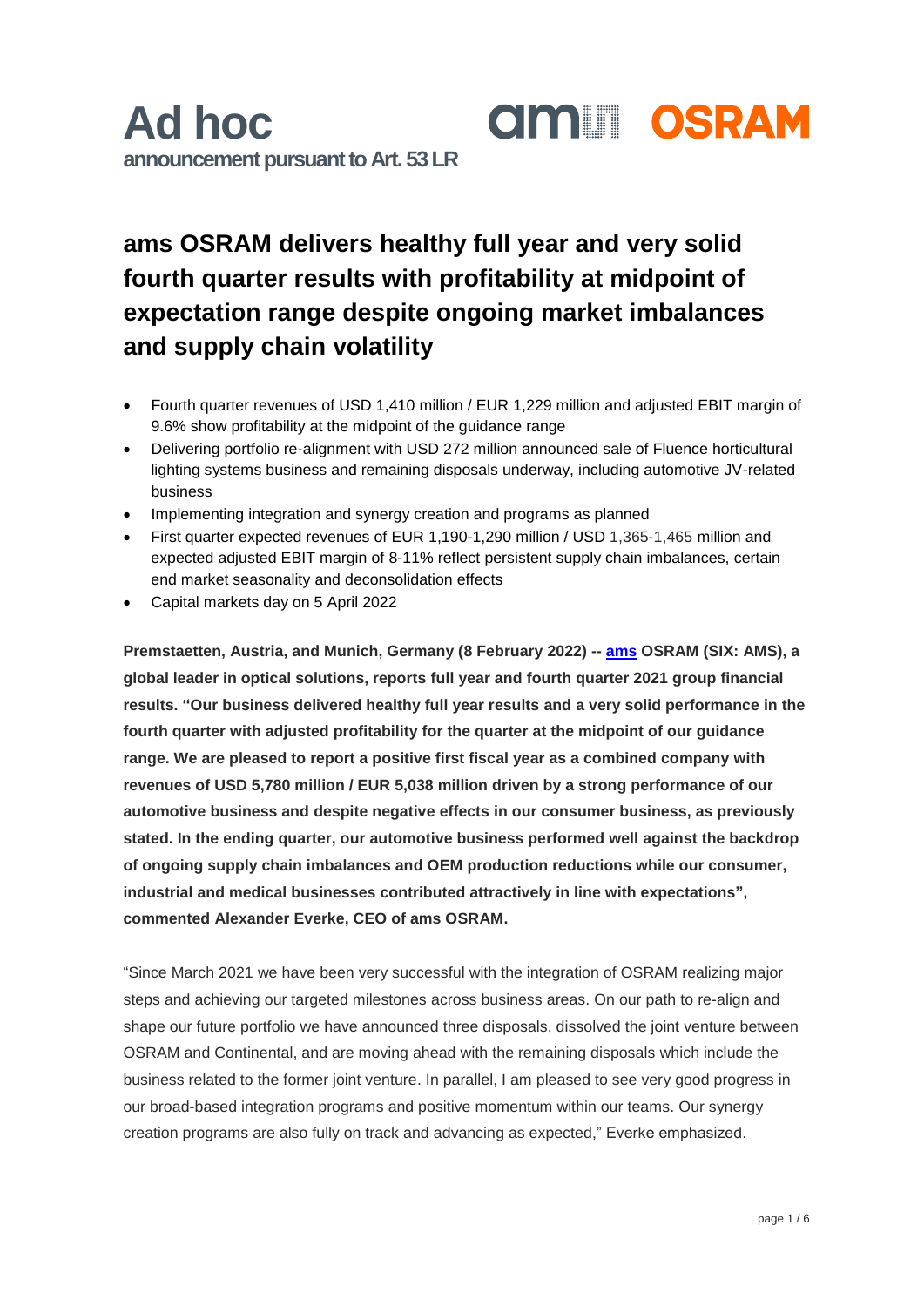# **AMILI OSRAM**

"Market imbalances have persisted through the second half of 2021, particularly in the automotive market, and created revenue delays in automotive supply chains as a result of reductions in OEM production. From today's point of view, we expect this situation to continue to influence our market for a considerable period this year. Meanwhile, we are ensuring capacity availability on our side and are ready to serve recovering customer demand once the supply chain and production volatilities start to subside. Supply chain imbalances also affected certain areas of our consumer business last year."

"As we deliver on further portfolio-related and operational milestones in the integration of OSRAM this year, I expect 2022 to still have transitional characteristics which include deconsolidation effects from remaining disposals. At the same time, looking forward, we see revenue drivers in the markets for advanced automotive and industrial LED lighting and consumer optical sensing as we continue to focus on differentiating technologies and new applications. We are strongly engaged in R&D for mid- and long-term growth markets spanning advanced illumination, innovative display visualization, and high performance sensing. Our roadmaps align with customer-driven developments and focused capacity investments to enable new differentiated solutions as a leader in optical technologies", Everke added.

| <b>USD millions</b><br>(except per share data) | Q4 2021 | Q3 2021 | QoQ       | Q4 2020 | YoY        |
|------------------------------------------------|---------|---------|-----------|---------|------------|
| Revenues                                       | 1,410   | 1.478   | $-5%$     | 1,620   | $-13%$     |
| Gross margin adj. <sup>1)</sup>                | 33.5%   | 33.8%   | $-30$ bps | 34.6%   | $-110$ bps |
| Operating income adj. <sup>1)</sup>            | 135     | 153     | $-12%$    | 270     | $-50%$     |
| Operating margin adj. <sup>1)</sup>            | 9.6%    | 10.3%   | $-70$ bps | 16.7%   | $-710$ bps |
| Net result adj. <sup>1)</sup>                  | 136     | 12      | 1,062%    | 173     | $-21%$     |
| Diluted EPS adj. <sup>1)</sup>                 | 0.51    | 0.02    |           | 0.49    |            |
| Diluted EPS adj. (in CHF) <sup>1)2)</sup>      | 0.48    | 0.02    |           | 0.46    |            |
| Operating Cash Flow                            | 206     | 248     | $-17%$    | 371     | $-45%$     |
| Net debt                                       | 2,059   | 2,132   | $-3%$     | 1,957   | 5%         |

### **Quarterly financial summary**

1) Excluding M&A-related, transformation and share-based compensation costs as well as results from investments in associates and sale of a business

<sup>2)</sup> Earnings per share in CHF were converted using the average currency exchange rate for the respective periods Note: EPS denotes earnings per share

Full year group revenues were USD 5,780 million, up 44% compared to full year 2020, particularly driven by consolidation effects in comparison with the first half of 2020. Fourth quarter group revenues were USD 1,410 million, down 5% sequentially compared to the third quarter 2021 and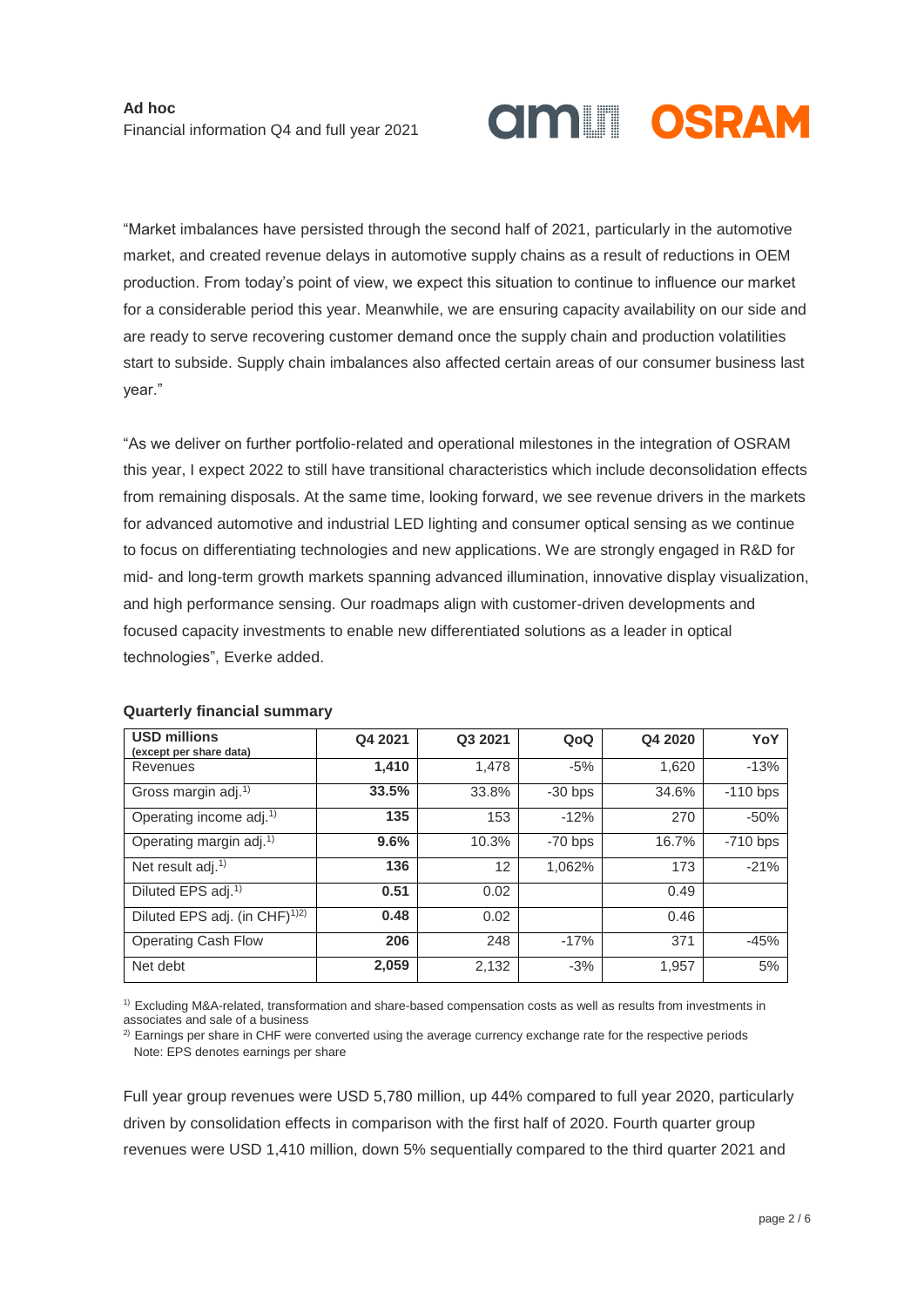## **AMILI OSRAM**

down 13% compared to same quarter 2020, also reflecting deconsolidation effects. Adjusted<sup>1</sup> group gross margin for full year 2021 was 34%, up from 33% for full year 2020. Adjusted <sup>1</sup> group gross margin for the fourth quarter 2021 was 34%, unchanged from the third quarter and slightly down from 35% for the same quarter 2020.

The adjusted<sup>1</sup> group result from operations (EBIT) for full year 2021 was USD 576 million or 10% of revenues compared up from USD 531 million or 13% of revenues for full year 2020 (unadjusted: USD 226 million or 4% of revenues for 2021). The fourth quarter adjusted<sup>1</sup> group result from operations (EBIT) was USD 135 million or 10% of revenues compared to USD 153 million or 10% for the third quarter and USD 270 million or 17% of revenues for the same period 2020 (unadjusted: USD 192 million or 14% of revenues for the fourth quarter).

Adjusted <sup>1</sup> group net result for full year 2021 was USD 313 million compared to USD 273 million for full year 2020 (unadjusted: USD -37 million for 2021). Fourth quarter adjusted <sup>1</sup> group net result was USD 136 million compared to USD 12 million for the third quarter and compared to USD 173 million for the same quarter 2020 (unadjusted: USD 193 million for the fourth quarter). Adjusted<sup>1</sup> diluted earnings per share<sup>2</sup> for full year 2021 were USD 1.20 or CHF 1.14 (USD -0.14 or CHF -0.13 unadjusted). Fourth quarter adjusted<sup>1</sup> diluted earnings per share<sup>3</sup> were USD 0.51 or CHF 0.48 (USD 0.72 or CHF 0.68 unadjusted).

The group operating cash flow for full year 2021 was strong at USD 908 million while group free cash flow reached USD 553 million. Fourth quarter group operating cash flow was USD 206 million while group free cash flow reached USD 98 million. Group net debt was USD 2,059 million on 31 December 2021, translating into a group leverage of 1.9x net debt/adjusted<sup>1</sup> EBITDA. Cash and cash equivalents stood at USD 1,527 million on 31 December 2021.

The Semiconductors segment contributed significantly to group results last year providing 65% of full year revenues together with a solid adjusted operating (EBIT) margin of 14%. Similarly, in the fourth quarter of 2021 the Semiconductors segment contributed 64% of revenues with an attractive adjusted operating (EBIT) margin of 12%. In the Semiconductors segment the automotive end market delivered robust full year results driven by a positive backlog situation over the course of the year as the business managed through the demanding market environment and ongoing supply

-

<sup>1</sup> Excluding M&A-related, transformation and share-based compensation costs as well as results from investments in associates and sale of a business

 $2$  Based on 261,149,316 basic / 261,576,532 diluted shares

<sup>3</sup> Based on 261,229,387 basic / 266,201,308 diluted shares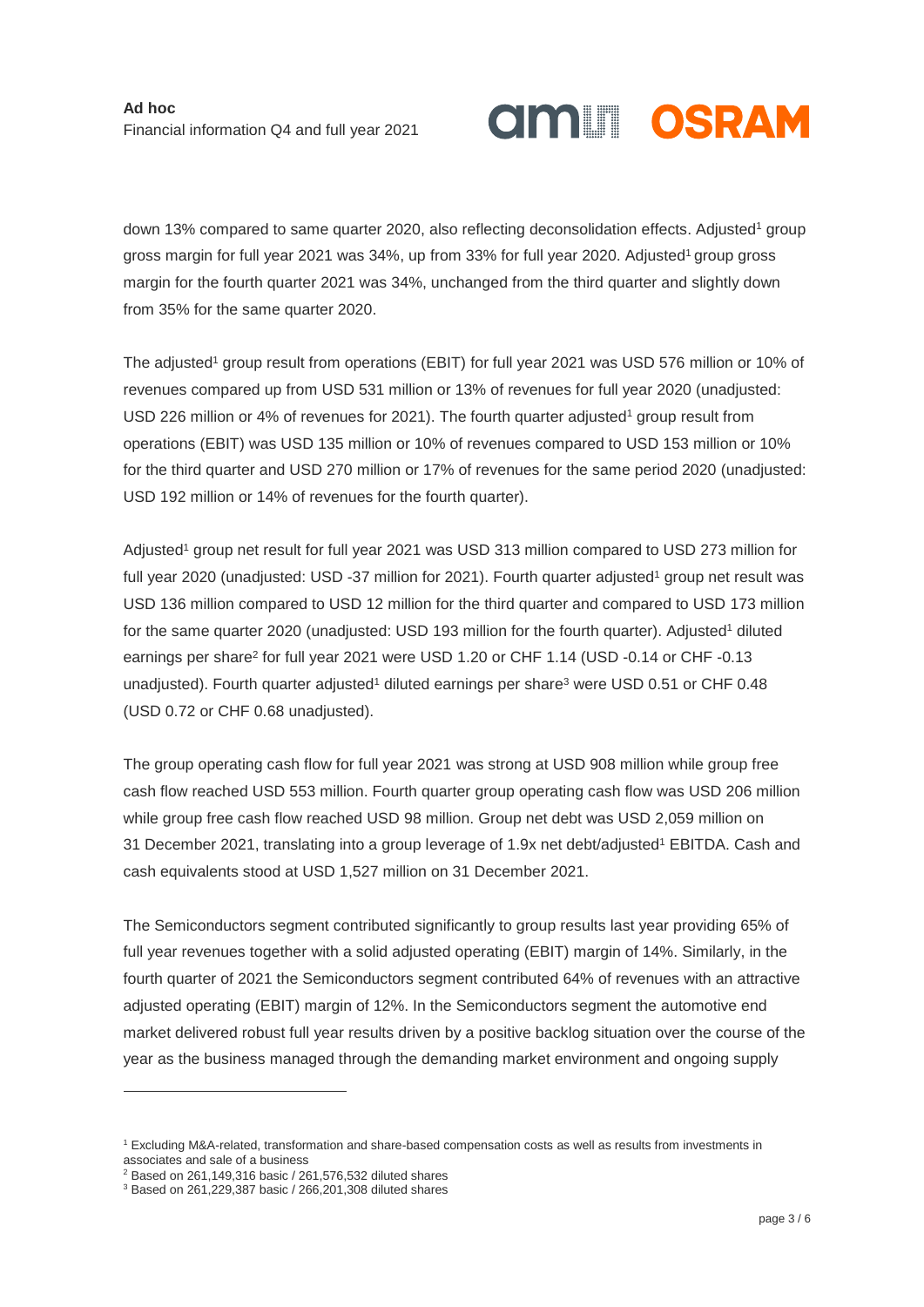# **AMILI OSRAM**

chain imbalances in the global automotive market. The segment's automotive business was successful as the global leader in automotive LED lighting, serving exterior and interior applications with a focus on performance and differentiation. In the fourth quarter, the segment's automotive market area recorded a very solid performance based on existing backlog and despite a negative effect from ongoing supply chain imbalances. The segment's consumer market area achieved attractive results in 2021 taking into account the previously detailed lower year-on-year second half revenue development which matched expectations, and certain effects from supply chain imbalances. The group's consumer business continues to serve world-leading OEMs with a range of optical sensing solutions for smartphones and other devices. For the fourth quarter, the consumer market area provided attractive broad-based contributions in line with expectations. The segment's industrial and medical market areas performed very well last year benefitting from an increasingly positive demand environment in markets for established and emerging industrial lighting, including horticulture, and medical and other imaging. In the fourth quarter, these developments continued to drive the segment's industrial and medical business with good momentum in horticulture LED products. To deliver on its roadmaps for profitable growth ams OSRAM focuses development activities on new LED technologies, optical and image sensing, display management, AR and 3D applications, UV-C LED, new automotive lighting, and LED-based visualization including micro LED.

The Lamps & Systems (L&S) segment showed a good performance last year contributing 35% of full year revenues. The L&S automotive business including legacy traditional lighting developed very positively in light of the industry environment with full year results reflecting attractive demand across channels and lines. In the fourth quarter, the L&S automotive business continued to perform well in line with expectations. The other areas of the L&S business delivered solid full year results in industrial, building-related and medical applications as demand recovered over the course of 2021 while certain industrial markets such as entertainment remained subdued for most of the year. In the fourth quarter, the other areas of the L&S business saw further attractive demand and increasing contributions from lagging markets strongly affected by Covid-19.

Aligned with the updated business structure of the group ams OSRAM will focus on presenting its financial results in EUR starting with the results for the current, i.e. first quarter. Nevertheless, the outlook for the first quarter is still given in USD and EUR to facilitate this change.

For the first quarter 2022, ams OSRAM notes ongoing supply chain volatilities in the automotive market due to constrained end-to-end supply situations and lower production volumes at multiple OEMs while overall backlog remains supportive. The first quarter also shows a degree of end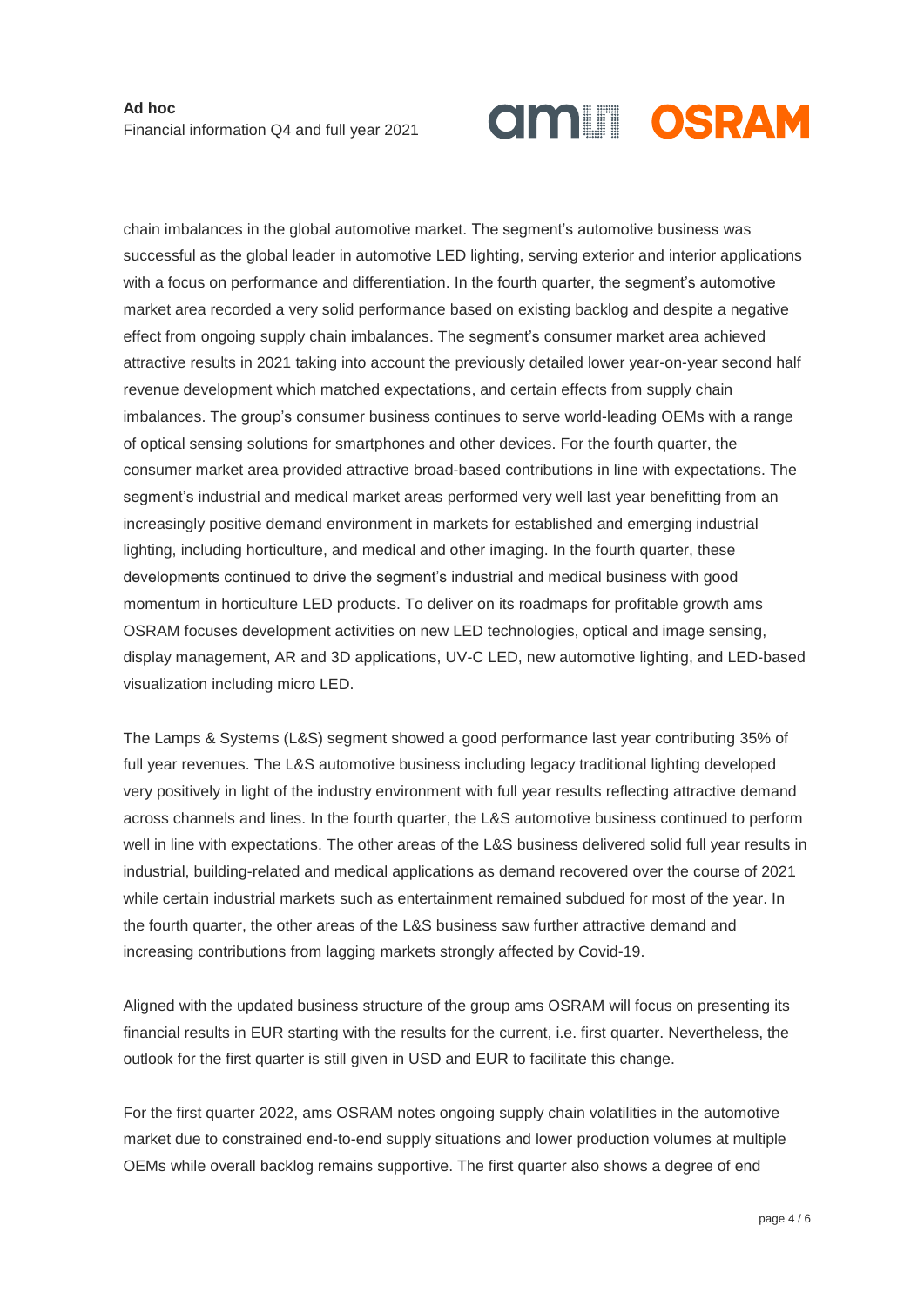

market seasonality next to deconsolidation effects compared to the previous year and a decreased year-on-year contribution from the consumer market in line with previous comments. ams OSRAM therefore expects first quarter group revenues of EUR 1,190-1,290 million or USD 1,365-1,465 million, slightly up at the midpoint sequentially. Together with this, ams OSRAM expects an adjusted operating (EBIT) margin of 8-11% for the first quarter, all figures excluding deconsolidated revenues from the dissolution of the OSRAM/Continental joint venture and closed disposals as well as their financial effects and based on currently available information and exchange rates. ams OSRAM will hold a Capital Markets Day on 5 April 2022 in a virtual format to provide further information on its growth portfolio, technology position and strategy.

Additional selected financial information for the full year and fourth quarter 2021 is available on the company website at [https://ams.com/financial-reports.](https://ams.com/financial-reports) The full year and fourth quarter 2021 investor presentation is available on the company website at [https://ams.com/presentations-and-audio.](https://ams.com/presentations-and-audio) ams OSRAM will hold a conference call on the full year and fourth quarter results on Tuesday, 8 February 2022 at 9am CET. The conference call will be available via webcast at: [https://bit.ly/3rE7yve](https://eur02.safelinks.protection.outlook.com/?url=https%3A%2F%2Fbit.ly%2F3rE7yve&data=04%7C01%7C%7Ca091afeb8e924a54b56208d9e0189d3a%7Cec1ca250c2344d56a76b7dfb9eee0c46%7C0%7C0%7C637787218595729982%7CUnknown%7CTWFpbGZsb3d8eyJWIjoiMC4wLjAwMDAiLCJQIjoiV2luMzIiLCJBTiI6Ik1haWwiLCJXVCI6Mn0%3D%7C3000&sdata=klvFPw3Pk80gNdQxa%2FBhk5sMmLCCCpZ5Nmc%2Bk7DwbaU%3D&reserved=0)

###

### **About ams OSRAM**

The ams OSRAM Group (SIX: AMS) is a global leader in optical solutions. By adding intelligence to light and passion to innovation, we enrich people's lives. This is what we mean by Sensing is Life.

With over 110 years of combined history, our core is defined by imagination, deep engineering expertise and the ability to provide global industrial capacity in sensor and light technologies. We create exciting innovations that enable our customers in the consumer, automotive, healthcare and industrial sectors maintain their competitive edge and drive innovation that meaningfully improves the quality of life in terms of health, safety and convenience, while reducing impact on the environment.

Our around 24,000 employees worldwide focus on innovation across sensing, illumination and visualization to make journeys safer, medical diagnosis more accurate and daily moments in communication a richer experience. Our work creates technology for breakthrough applications, which is reflected in over 15,000 patents granted and applied. Headquartered in Premstaetten/Graz (Austria) with a co-headquarters in Munich (Germany), the group achieved over EUR 5 billion revenues in 2021 and is listed as ams-OSRAM AG on the SIX Swiss Exchange (ISIN: AT0000A18XM4).

Find out more about us on [https://ams-osram.com](https://ams-osram.com/)